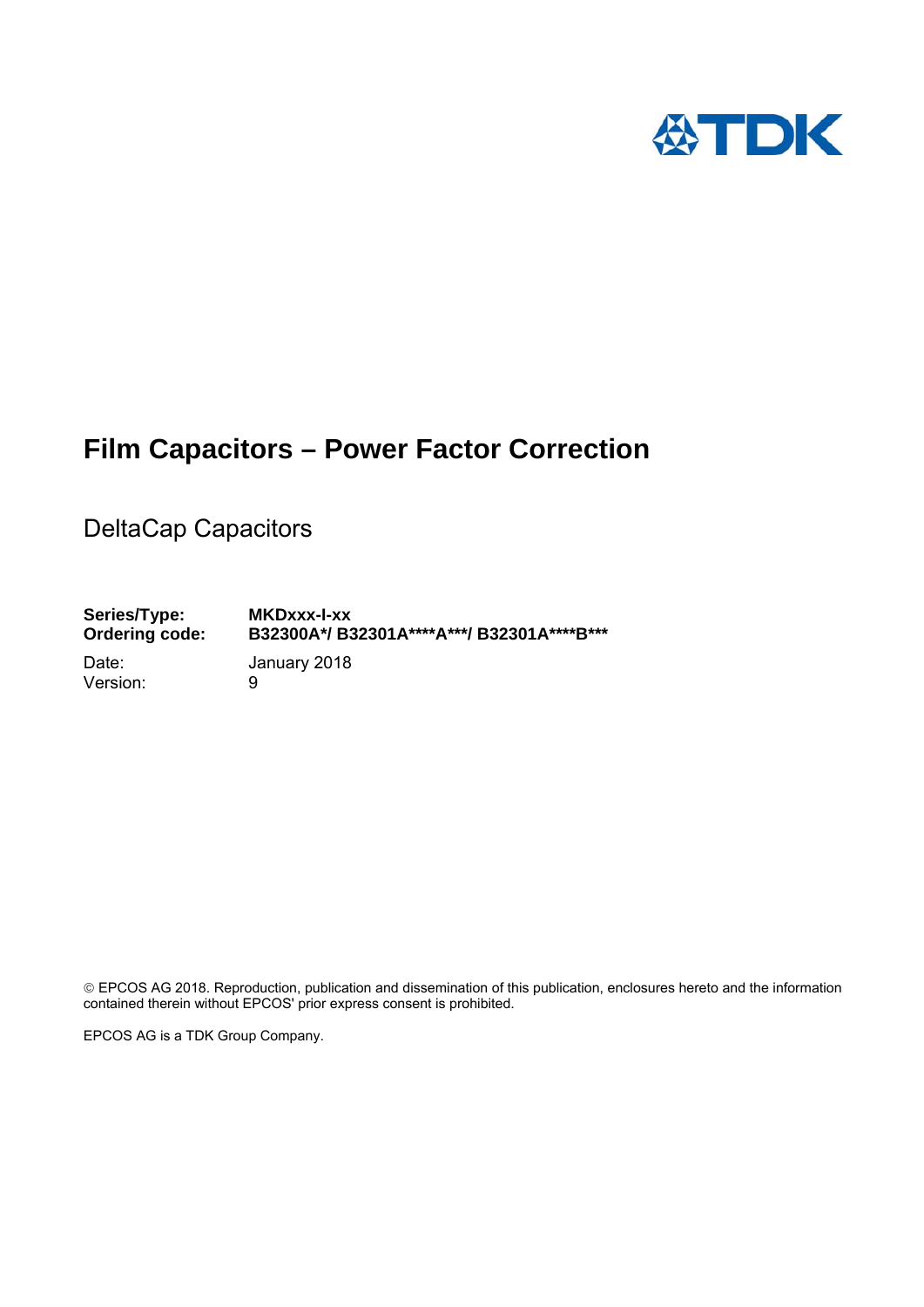

## Film Capacitors - Power Factor Correction **B32300A\*/ B32301A\*\*\*\*A\*\*\*/ B32301A\*\*\*\*B\*\*\***

## **DeltaCap Capacitors MKDxxx-I-xx MKDxxx-I-xx**

## **Construction**

- Dielectric: Polypropylene film
- Non-PCB, Semi-dry biodegradable resin
- Extruded round aluminum can with stud
- Degree of protection: IP00 (optionally IP54 with terminal cover; additional cable gland at cable entry required)

## **Features**

- $\blacksquare$  Single-phase, provided with discharge resistors
- Double safety system:
- overpressure disconnector, self-healing technology
- Naturally air cooled (or forced air cooling)
- Indoor mounting

## **Typical applications**

For Power Factor Correction

## **Terminals**

- Fast-on terminals B32300A\* series
- Screw terminals B32301A\* series7

## **Mounting**

■ Threaded stud at bottom of can (max. torque for M12 = 10 Nm)

## **Technical data and specifications**

| <b>Characteristics</b>  |                                  |
|-------------------------|----------------------------------|
| Rated capacitance $C_R$ | According to specification table |
| Tolerance               | $-5/110%$                        |
| Rated voltage $V_R$     | According to specification table |
| Rated frequency $f_R$   | 50 and 60 Hz                     |
| Output                  | According to specification table |
| Rated current $I_R$     | According to specification table |







### CAP FILM P PM PFC **CAP FILM P PM PFC CAP FILM P PM PTC**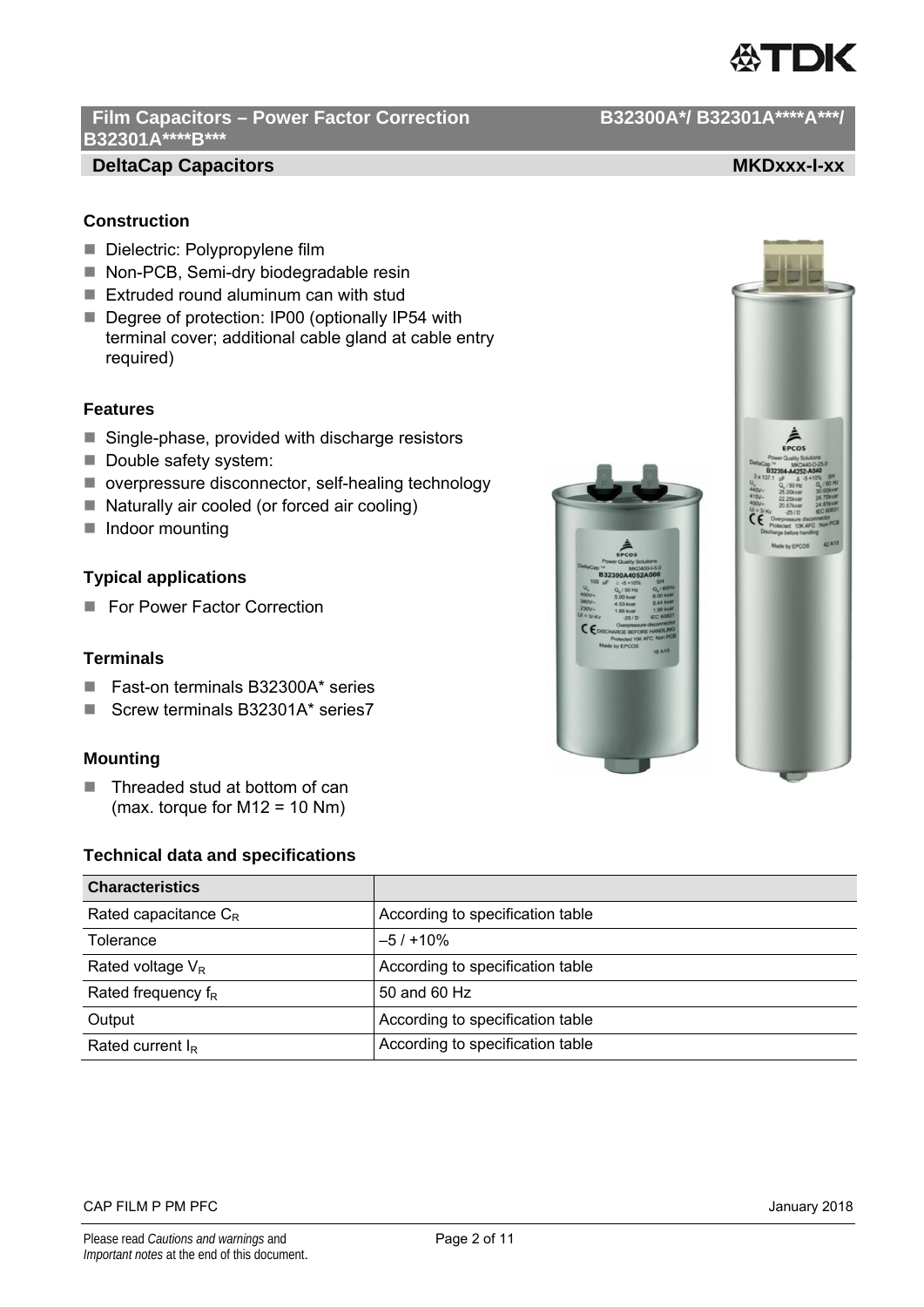## **公TDK**

## Film Capacitors – Power Factor Correction B32300A\*/ B32301A\*\*\*\*A\*\*\*/ **B32301A\*\*\*\*B\*\*\***

## **DeltaCap Capacitors MKDxxx-I-xx MKDxxx-I-xx**

| <b>Maximum ratings</b>  |                                                                                                                                                        |
|-------------------------|--------------------------------------------------------------------------------------------------------------------------------------------------------|
| $V_{\text{max}}$        | $V_R$ + 10 % (up to 8 h daily) / $V_R$ + 15 % (up to 30 min daily) /<br>$V_R$ + 20 % (up to 5 min daily) / $V_R$ + 30 % (up to 1 min daily)            |
| Imax                    | Up to 1.3 $\cdot$ I <sub>R</sub> (up to 1.5 $\cdot$ I <sub>R</sub> including combined effects of harmonics,<br>overvoltages and capacitance tolerance) |
| $\mathsf{I}_\mathsf{S}$ | Up to 200 $\cdot$ I <sub>R</sub> (A)                                                                                                                   |
| *Power dissipation      | $\leq$ 0.2 W/kvar (dielectric) and $\leq$ 0.45 W / kvar (total)                                                                                        |

\* Without discharge resistor

| Test data                  |                               |
|----------------------------|-------------------------------|
| $\mathsf{V}_{\mathsf{TT}}$ | $2.15 \cdot V_R$ during 2 s   |
| $V_{\mathsf{TC}}$          | 3000 V AC / 50 Hz during 10 s |
| *tan δ (50 Hz)             | $\leq 1.0 \cdot 10^{-3}$      |

\* Without discharge resistor

| -40 $^{\circ}$ C                                                                              |
|-----------------------------------------------------------------------------------------------|
| $+55 °C$                                                                                      |
| $-40$ °C $$ +85 °C                                                                            |
| $+85 °C$                                                                                      |
| Av. rel. $< 95\%$                                                                             |
| IP00 (optionally IP54 with terminal cover; additional cable<br>gland at cable entry required) |
| 4000 m                                                                                        |
|                                                                                               |

## **Mean life expectancy**

|                                                 | Up to 135000 hours at temperature class -40/C |
|-------------------------------------------------|-----------------------------------------------|
| t <sub>LD</sub>                                 | Up to 100000 hours at temperature class -40/D |
| Max. 5000 switchings per year acc. to IEC 60831 |                                               |

| Design data               |                                                                                                  |
|---------------------------|--------------------------------------------------------------------------------------------------|
| Dimensions $(d \times h)$ | According to specification table                                                                 |
| Weight approx             | According to specification table                                                                 |
| Impregnation              | Non PCB, resin filling: soft polyurethane resin                                                  |
| Fixing                    | Threaded bolt M12                                                                                |
| Max. torque (Al can stud) | $10$ Nm                                                                                          |
| Mounting position         | Only in the vertical position.<br>See "Maintenance and Installation Manual" for further details. |

## CAP FILM P PM PFC **CAP FILM P PM PFC**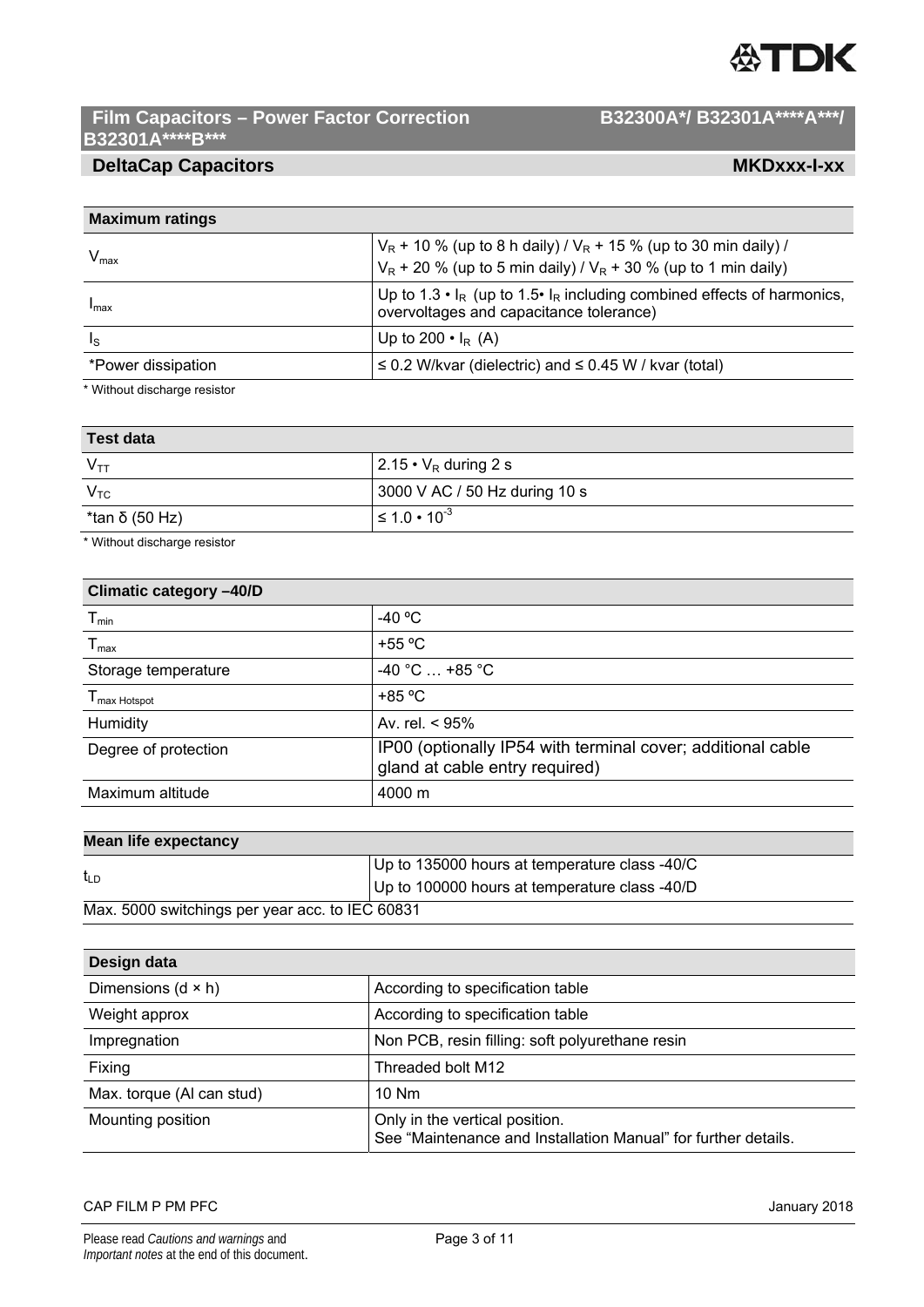## **公TDK**

 $\overline{\phantom{a}}$ 

## Film Capacitors – Power Factor Correction B32300A\*/ B32301A\*\*\*\*A\*\*\*/ **B32301A\*\*\*\*B\*\*\***

## **DeltaCap Capacitors MKDxxx-I-xx MKDxxx-I-xx**

| <b>Terminals</b>         |                                                                                                                               |
|--------------------------|-------------------------------------------------------------------------------------------------------------------------------|
| Protection degree        | IP00 for B32300 (optional IP54 with plastic terminal cap, additional<br>cable gland at cable entry required); IP20 for B32301 |
| Maximum terminal current | 15 A (fast-on terminals) / 50 A (screw terminals)                                                                             |
| Creepage distance (min)  | $12.7 \text{ mm}$                                                                                                             |
| Clearance (min)          | $9.6 \text{ mm}$                                                                                                              |

| <b>Safety</b>              |                                        |
|----------------------------|----------------------------------------|
| Mechanical safety          | Overpressure disconnector              |
| Max. short circuit current | (AFC: 10 kA according UL 810 standard) |
| Discharge resistor time    | $\leq 60$ s to 75 V or less            |

| <b>Reference standards</b> |  |
|----------------------------|--|
|----------------------------|--|

IEC 60831–1/2, UL 810-5th edition

| Label design      |                                |         |  |
|-------------------|--------------------------------|---------|--|
|                   |                                |         |  |
|                   | <b>EPCOS</b>                   |         |  |
|                   | <b>Power Quality Solutions</b> |         |  |
|                   | DeltaCap™                      |         |  |
|                   | MKD230-I-2.5                   |         |  |
|                   | B32300A2022A530                |         |  |
| 151 µF            | $\triangle$ -5+5 %             | SН      |  |
| U <sub>N</sub>    | $Q_N$ /50HZ $Q_N$ /60HZ        |         |  |
| $230V -$          | 2.5Kvar                        | 3.0Kvar |  |
| 220V~             | 2.3Kvar                        | 2.8Kvar |  |
| 127V <sub>~</sub> | 0.8Kvar                        | 0.9Kvar |  |
| Ui=3/8Kv          | IEC60831-1:2014                |         |  |
| $-40/D$           | IEC60831-2:2014                |         |  |
| CE                | Protected 10K AFC Non PCB      |         |  |
|                   | Overpressure disconnector      |         |  |
|                   | <b>Made by EPCOS</b> 287Z 2018 |         |  |
|                   | Discharge before handling      |         |  |

CAP FILM P PM PFC January 2018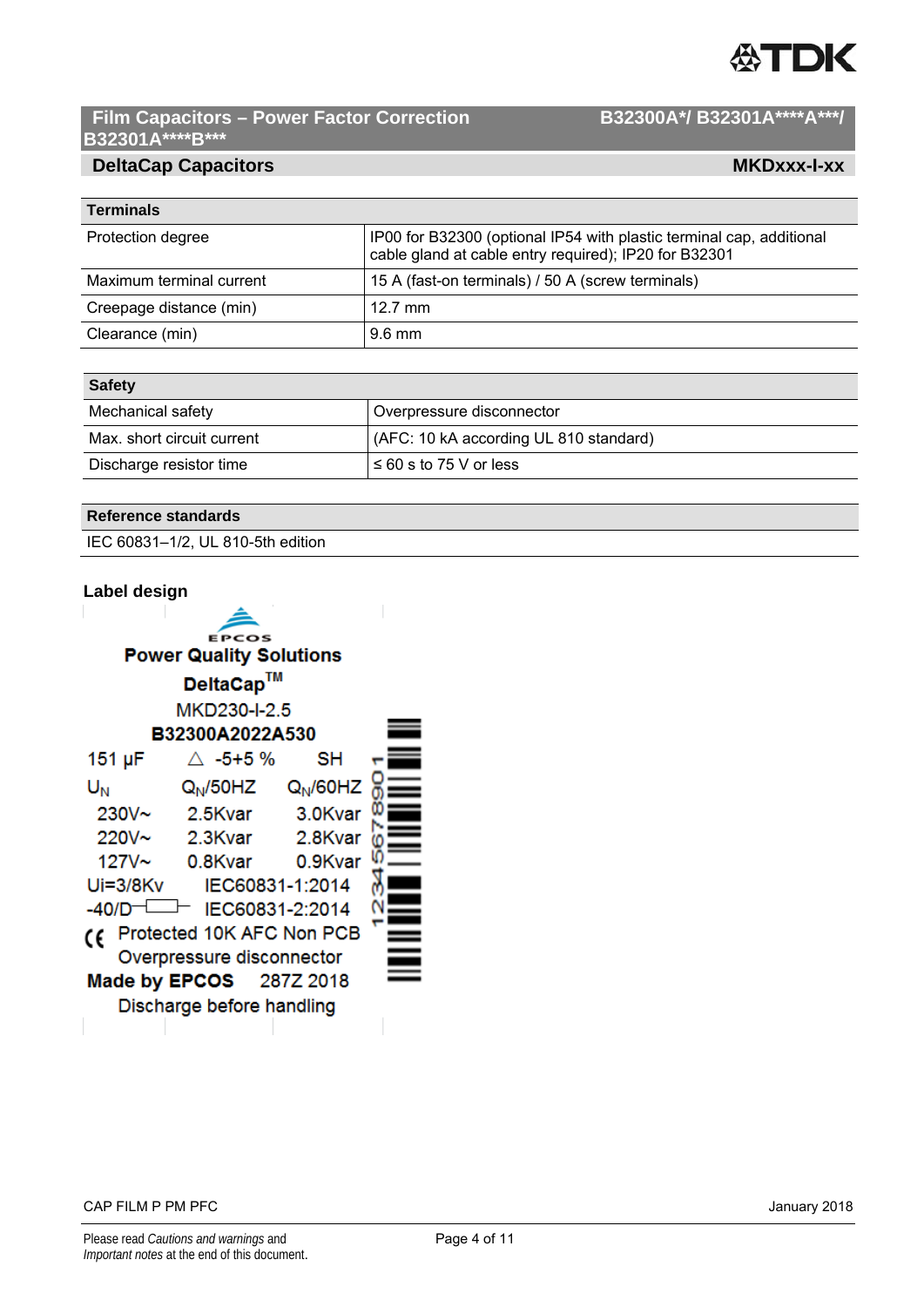# **ATDK**

## Film Capacitors - Power Factor Correction **B32300A\*/ B32301A\*\*\*\*A\*\*\*/ B32301A\*\*\*\*B\*\*\***

## **DeltaCap Capacitors MKDxxx-I-xx MKDxxx-I-xx**

## **Ordering codes**

| <b>Type</b>                                    | 50 Hz                 |            | 60 Hz                                       |      | $C_R$ | $d \times h$ |     | Weight   Ordering code | <b>Packing</b>          |  |
|------------------------------------------------|-----------------------|------------|---------------------------------------------|------|-------|--------------|-----|------------------------|-------------------------|--|
|                                                | <b>Output</b><br>kvar | $I_R$<br>A | Output $\vert$ $\vert$ <sub>R</sub><br>kvar | Α    | μF    | mm           | kg  |                        | unit<br>pcs             |  |
| Rated voltage 230 V AC, 50/60 Hz, single phase |                       |            |                                             |      |       |              |     |                        |                         |  |
| MKD230-I-0.8                                   | 0.8                   | 3.5        | 1.0                                         | 4.2  | 48    | 63.5 x 64.5  | 0.3 | B32300A2002A830        | 12                      |  |
| MKD230-I-1.7                                   | 1.7                   | 7.4        | 2.0                                         | 8.9  | 102   | 63.5 x 102   | 0.4 | B32300A2012A730        | 12                      |  |
| MKD230-I-2.5                                   | 2.5                   | 10.9       | 3.0                                         | 13.1 | 151   | 63.5 x 127   | 0.5 | B32300A2022A530        | 12                      |  |
| Rated voltage 250 V AC, 50/60 Hz, single phase |                       |            |                                             |      |       |              |     |                        |                         |  |
| MKD250-I-0.8                                   | 0.8                   | 3.2        | 1.0                                         | 3.8  | 41    | 50 x 77      | 0.2 | B32300A2002A850        | 50                      |  |
| MKD250-I-1.7                                   | 1.7                   | 6.8        | 2.0                                         | 8.2  | 87    | 63.5 x 92    | 0.4 | B32300A2012A750        | 12                      |  |
| MKD250-I-2.0                                   | 2.0                   | 7.8        | 2.4                                         | 9.4  | 100   | 63.5 x 92    | 0.4 | B32300A2022A050        | 12                      |  |
| MKD250-I-2.5                                   | 2.5                   | 10.0       | 3.0                                         | 12.0 | 127   | 63.5 x 102   | 0.5 | B32300A2022A550        | 12                      |  |
| MKD250-I-5.0                                   | 5.0                   | 20.0       | 6.0                                         | 24.0 | 255   | 75 x 166     | 0.7 | B32301A2052#050*       | 6                       |  |
| MKD250-I-7.5                                   | 7.5                   | 30.0       | 9.0                                         | 36.0 | 382   | 85 x 196     | 1.1 | B32301A2072#550*       | 4                       |  |
| MKD250-I-10                                    | 10.0                  | 40.0       | 12.0                                        | 48.0 | 510   | 85 x 216     | 1.2 | B32301A2102#050*       | $\overline{\mathbf{4}}$ |  |
| Rated voltage 400 V AC, 50/60 Hz, single phase |                       |            |                                             |      |       |              |     |                        |                         |  |
| MKD400-I-0.8                                   | 0.8                   | 2.0        | 1.0                                         | 2.4  | 16    | 50 x 64.5    | 0.2 | B32300A4002A800        | 50                      |  |
| MKD400-I-1.7                                   | 1.7                   | 4.3        | 2.0                                         | 5.2  | 34    | 63.5 x 62.5  | 0.3 | B32300A4012A700        | 12                      |  |
| MKD400-I-2.5                                   | 2.5                   | 6.3        | 3.0                                         | 7.6  | 50    | 63.5 x 77    | 0.3 | B32300A4022A500        | 12                      |  |
| MKD400-I-3.3                                   | 3.3                   | 8.3        | 4.0                                         | 10.0 | 66    | 63.5 x 102   | 0.4 | B32300A4032A300        | 12                      |  |
| MKD400-I-4.2                                   | 4.2                   | 10.5       | 5.0                                         | 12.6 | 84    | 63.5 x 102   | 0.4 | B32300A4051A000        | 12                      |  |
| MKD400-I-5.0                                   | 5.0                   | 12.5       | 6.0                                         | 15.0 | 100   | 63.5 x 127   | 0.5 | B32300A4052A000        | 12                      |  |
| Rated voltage 415 V AC, 50/60 Hz, single phase |                       |            |                                             |      |       |              |     |                        |                         |  |
| MKD415-I-0.8                                   | 0.8                   | 1.9        | 1.0                                         | 2.3  | 15    | 50 x 64.5    | 0.2 | B32300A4082A310        | 50                      |  |
| MKD415-I-1.7                                   | 1.7                   | 4.0        | 2.0                                         | 4.8  | 31    | 63.5 x 64.5  | 0.3 | B32300A4012A710        | 12                      |  |
| MKD415-I-2.5                                   | 2.5                   | 6.0        | 3.0                                         | 7.2  | 46    | 63.5 x 102   | 0.4 | B32300A4022A510        | 12                      |  |
| MKD415-I-3.3                                   | 3.3                   | 8.0        | 4.0                                         | 9.6  | 61    | 63.5 x 102   | 0.4 | B32300A4032A310        | 12                      |  |
| MKD415-I-5.0                                   | 5.0                   | 12.0       | 6.0                                         | 14.4 | 92    | 63.5 x 127   | 0.6 | B32300A4052A010        | 12                      |  |
| Rated voltage 440 V AC, 50/60 Hz, single phase |                       |            |                                             |      |       |              |     |                        |                         |  |
| MKD440-I-0.7                                   | 0.7                   | 1.6        | 0.8                                         | 1.9  | 12    | 50 x 64.5    | 0.2 | B32300A4001A840        | 50                      |  |
| MKD440-I-1.4                                   | 1.4                   | 3.2        | 1.7                                         | 3.8  | 23    | 63.5 x 64.5  | 0.3 | B32300A4011A740        | 12                      |  |
| MKD440-I-2.1                                   | 2.1                   | 4.8        | 2.5                                         | 5.8  | 35    | 63.5 x 77    | 0.3 | B32300A4021A540        | 12                      |  |
| MKD440-I-2.8                                   | 2.8                   | 6.4        | 3.4                                         | 7.7  | 46    | 63.5 x 102   | 0.4 | B32300A4031A340        | 12                      |  |
| MKD440-I-3.3                                   | 3.3                   | $7.5\,$    | 4.0                                         | 9.0  | 54    | 63.5 x 102   | 0.4 | B32300A4032A340        | 12                      |  |
| MKD440-I-4.2                                   | 4.2                   | 9.5        | 5.0                                         | 11.4 | 69    | 63.5 x 127   | 0.5 | B32300A4051A040        | 12                      |  |
| MKD440-I-5.0                                   | 5.0                   | 11.4       | 6.0                                         | 13.7 | 82    | 63.5 x 127   | 0.5 | B32300A4052A040        | 12                      |  |

\* Available either as B32301A\*\*\*\*A\*\*\* series (2-terminal design, integrated resistor) or B32301A\*\*\*\*B\*\*\* series (4-terminal design, pluggable ceramic resistor). Please replace # with the right character before ordering.

### CAP FILM P PM PFC January 2018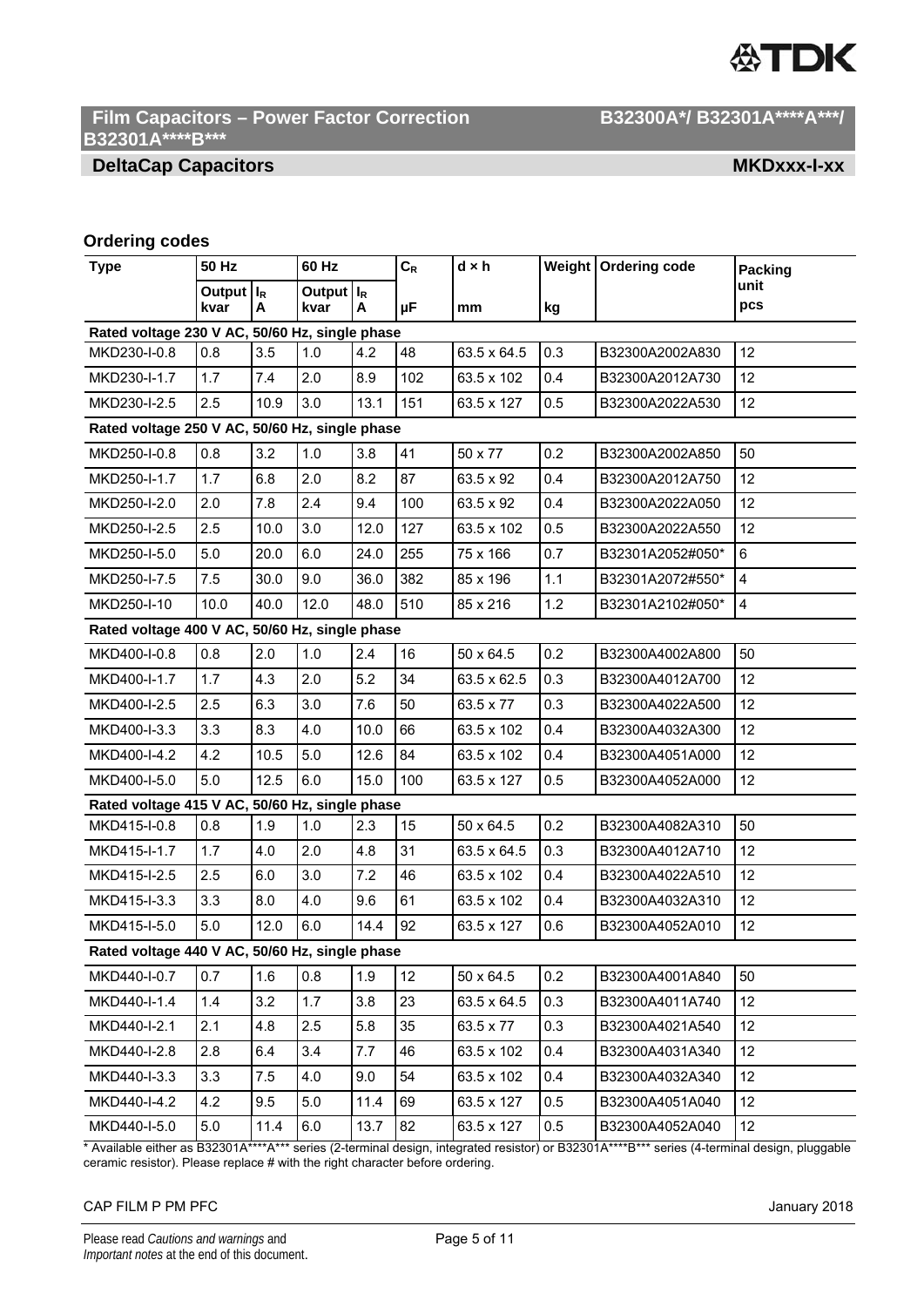# ГDК

## Film Capacitors - Power Factor Correction **B32300A\*/ B32301A\*\*\*\*A\*\*\*/ B32301A\*\*\*\*B\*\*\***

## **DeltaCap Capacitors MKDxxx-I-xx MKDxxx-I-xx**

| 50 Hz<br><b>Type</b><br>Output $\vert I_R \vert$<br>kvar |      | 60 Hz                            |      | $C_R$<br>μF | $d \times h$ | kg               | Weight   Ordering code | Packing<br>unit<br>pcs |                |
|----------------------------------------------------------|------|----------------------------------|------|-------------|--------------|------------------|------------------------|------------------------|----------------|
|                                                          | A    | Output $\vert I_R \vert$<br>kvar | A    |             | mm           |                  |                        |                        |                |
| Rated voltage 480 V AC, 50/60 Hz, single-phase           |      |                                  |      |             |              |                  |                        |                        |                |
| MKD480-I-0.7                                             | 0.7  | 1.5                              | 0.8  | 1.8         | 10           | $50 \times 64.5$ | 0.2                    | B32300A4001A880        | 50             |
| MKD480-I-1.4                                             | 1.4  | 2.9                              | 1.7  | 3.5         | 19           | 63.5 x 64.5      | 0.3                    | B32300A4011A780        | 12             |
| MKD480-I-2.1                                             | 2.1  | 4.4                              | 2.5  | 5.3         | 29           | 63.5 x 77        | 0.3                    | B32300A4021A580        | 12             |
| MKD480-I-2.8                                             | 2.8  | 5.8                              | 3.4  | 7.0         | 39           | 63.5 x 102       | 0.4                    | B32300A4031A380        | 12             |
| Rated voltage 525 V AC, 50/60 Hz, single-phase           |      |                                  |      |             |              |                  |                        |                        |                |
| MKD525-I-1.4                                             | 1.4  | 2.7                              | 1.7  | 3.2         | 16           | 63.5 x 64.5      | 0.3                    | B32300A5011A730        | 12             |
| MKD525-I-2.8                                             | 2.8  | 5.3                              | 3.4  | 6.4         | 32           | 63.5 x 102       | 0.4                    | B32300A5031A320        | 12             |
| MKD525-I-3.3                                             | 3.3  | 6.3                              | 4.0  | 7.6         | 38           | 63.5 x 102       | 0.4                    | B32300A5032A320        | 12             |
| MKD525-I-4.2                                             | 4.2  | 8.0                              | 5.0  | 9.6         | 49           | 63.5 x 127       | 0.5                    | B32300A5051A020        | 12             |
| MKD525-I-25.0                                            | 25.0 | 47.6                             | 30.0 | 57.1        | 289          | 116 x 200        | 1.9                    | B32301A5252#025*       | $\overline{4}$ |

\* Available either as B32301A\*\*\*\*A\*\*\* series (2-terminal design, integrated resistor) or B32301A\*\*\*\*B\*\*\* series (4-terminal design, pluggable ceramic resistor). Please replace # with the right character before ordering.

## **Important remark**



Hereafter mentioned capacitors with the wildcard character "#" are available either with integrated resistors with 2 terminals (B32301\*\*\*\*\***A**\*\*\* series) or with pluggable ceramic base discharge resistor with 4 terminals (B32301\*\*\*\*\***B**\*\*\* series).

The main difference between B32301A\*\*\*\*A\*\*\* series and B32301A\*\*\*\*B\*\*\* series is the way of assembling the discharge resistor. The resistor of B32301A\*\*\*\***A**\*\*\* series is assembled inside of capacitor terminal cover, the ceramic resistor of B32301A\*\*\*\***B**\*\*\* is plugged into the terminal pin.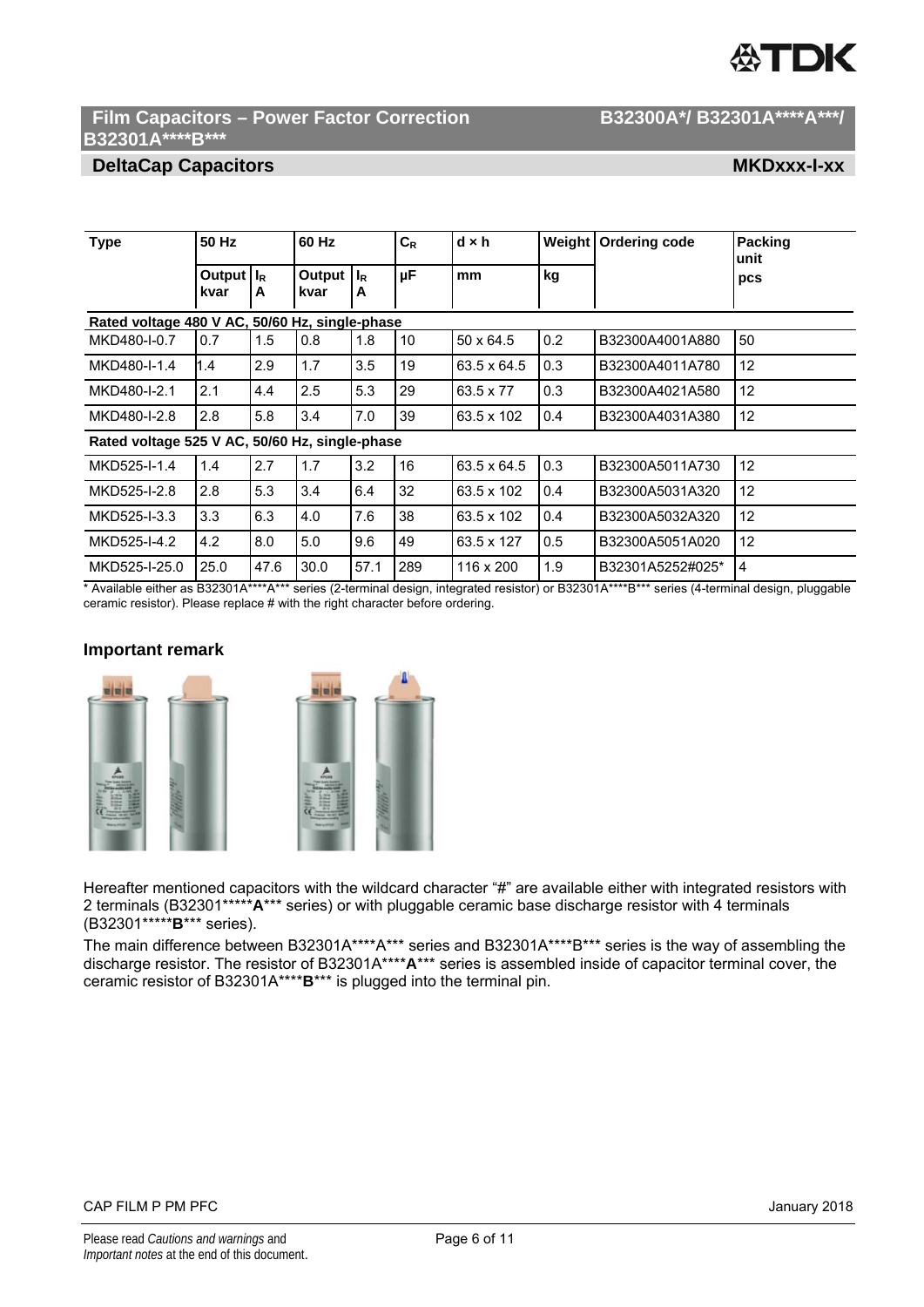## ∰TDK

## Film Capacitors - Power Factor Correction B32300A\*/ B32301A\*\*\*\*A\*\*\*/ **B32301A\*\*\*\*B\*\*\***

## **DeltaCap Capacitors MKDxxx-I-xx MKDxxx-I-xx**

## **Dimensional drawings**



Torque = 10 Nm, Toothed washer J12 DIN 6797, Hex nut BM 12 DIN 439



Creepage distance > 12.7 mm Distance in  $air > 10$  mm KLK1950-6-E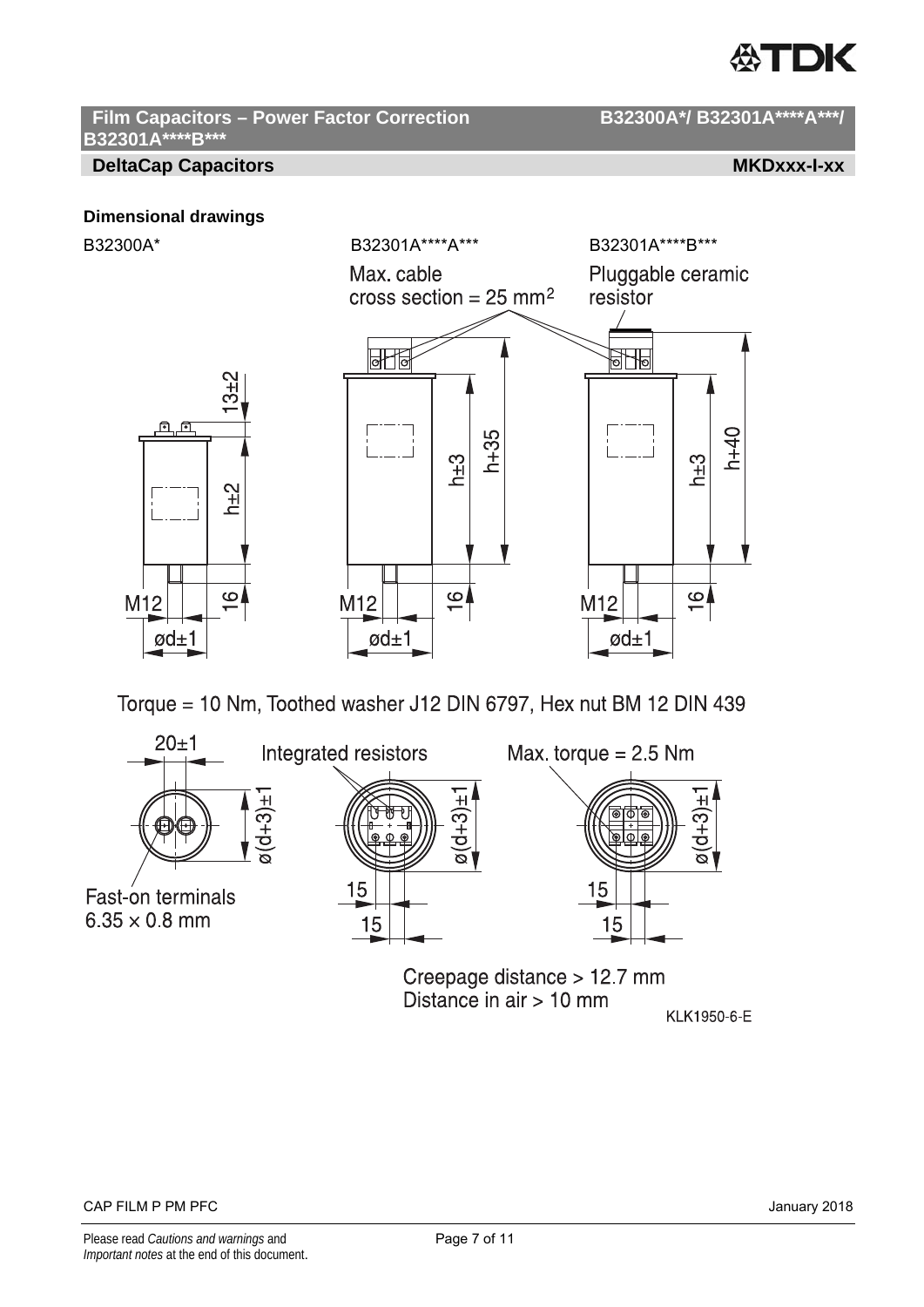

## Film Capacitors - Power Factor Correction **B32300A\*/ B32301A\*\*\*\*A\*\*\*/ B32301A\*\*\*\*B\*\*\***

## **DeltaCap Capacitors MKDxxx-I-xx MKDxxx-I-xx**

## **Cautions and Warnings**

These figures apply to the capacitor alone. Because the fixing and the terminals may influence the vibration properties, it is necessary to check stability when a capacitor is built in and exposed to vibration. Irrespective of this, you are advised not to locate capacitors where vibration amplitude reaches the maximum in strongly vibrating equipment.

## Mechanical protection

The capacitor has to be installed in a way that mechanical damages and dents in the aluminum can are avoided.

## **Grounding**

The threaded bottom stud of the capacitor has to be used for grounding. In case grounding is done via metal chassis that the capacitor is mounted to, the layer of varnish beneath the washer and nut should be removed. The maximum tightening torque is 10 Nm.

## **Maintenance**

- $\blacksquare$  Check tightness of the connections/terminals periodically.
- Take current reading twice a year and compare with nominal current. Use a harmonic analyser or true effective RMS-meter.
- In case of current above the nominal current check your application for modifications.
- $\blacksquare$  If a significant increase in the amount of non-linear loads has been detected, then a consultant has to be called in for a harmonic study.
- In case of the presence of harmonics installation of a de-tuned capacitor bank (reactors) must be considered.
- Check the discharge resistors/reactors and in case of doubt, check their function:
	- (1) Power the capacitor up and down.
	- (2) After ≤ 60 seconds the voltage between the terminals must decline to less than 75 V.
- Check the temperature of capacitors directly after operation for a longer period, but make sure that the capacitors have been switched off. In case of excessive temperature of individual capacitors, it is recommended to replace these capacitors, as this should be an indication for loss factor increase, which is a sign for reaching end of life.

## Storage and operating conditions

Do not use or store capacitors in corrosive atmosphere, especially where chloride gas, sulfide gas, acid, alkali, salt or the like are present. In dusty environments regular maintenance and cleaning especially of the terminals is required to avoid conductive path between phases and/or phases and ground.

## **Note**

For detailed information about PFC capacitors and cautions, refer to the latest version of EPCOS PFC Product Profile.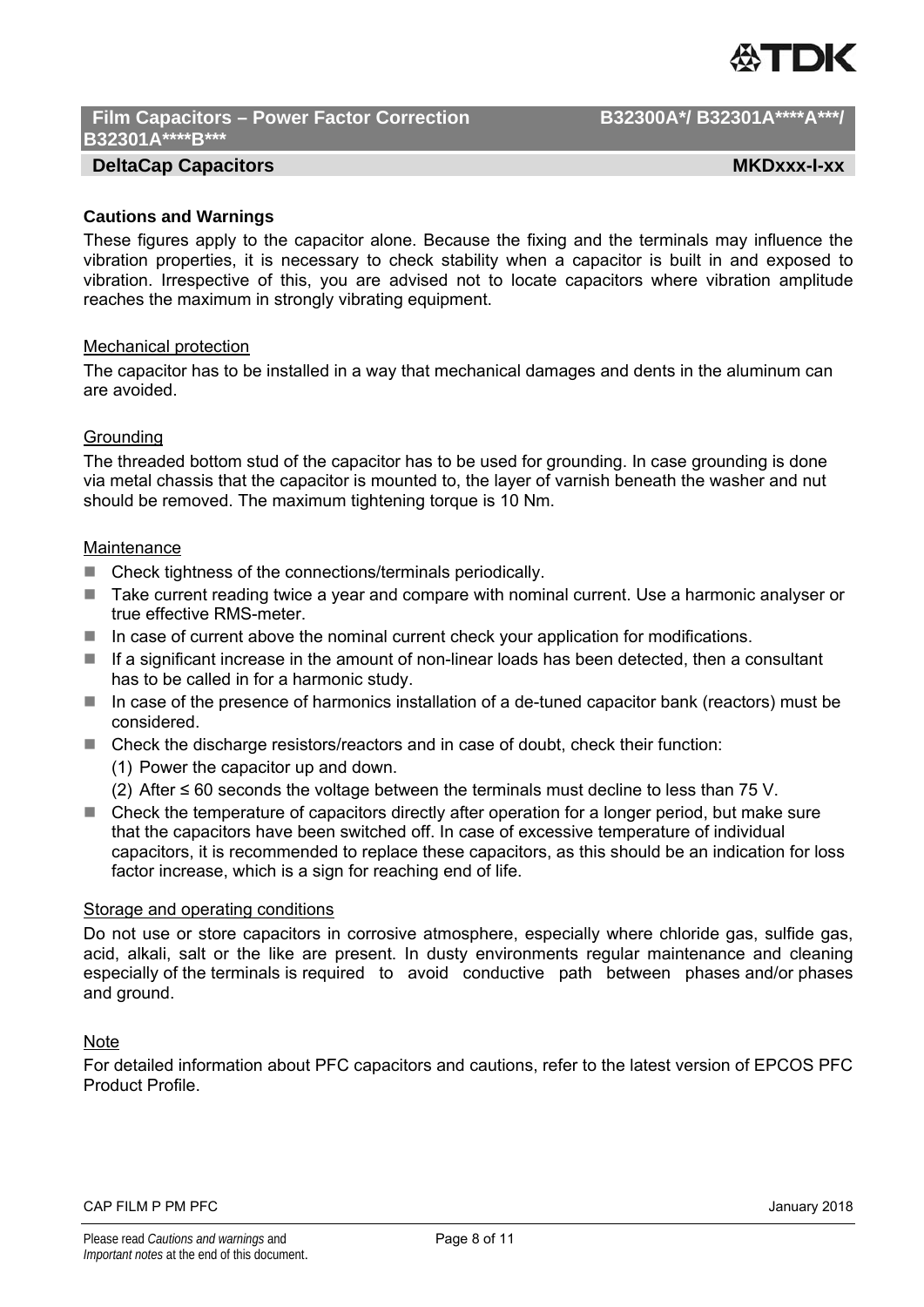

Film Capacitors - Power Factor Correction **B32300A\*/ B32301A\*\*\*\*A\*\*\*/ B32301A\*\*\*\*B\*\*\*** 

## **DeltaCap Capacitors MKDxxx-I-xx MKDxxx-I-xx**

## **Display of ordering codes for EPCOS products**

The ordering code for one and the same EPCOS product can be represented differently in data sheets, data books, other publications, on the EPCOS website, or in order-related documents such as shipping notes, order confirmations and product labels. **The varying representations of the ordering codes are due to different processes employed and do not affect the specifications of the respective products**. Detailed information can be found on the Internet under www.epcos.com/orderingcodes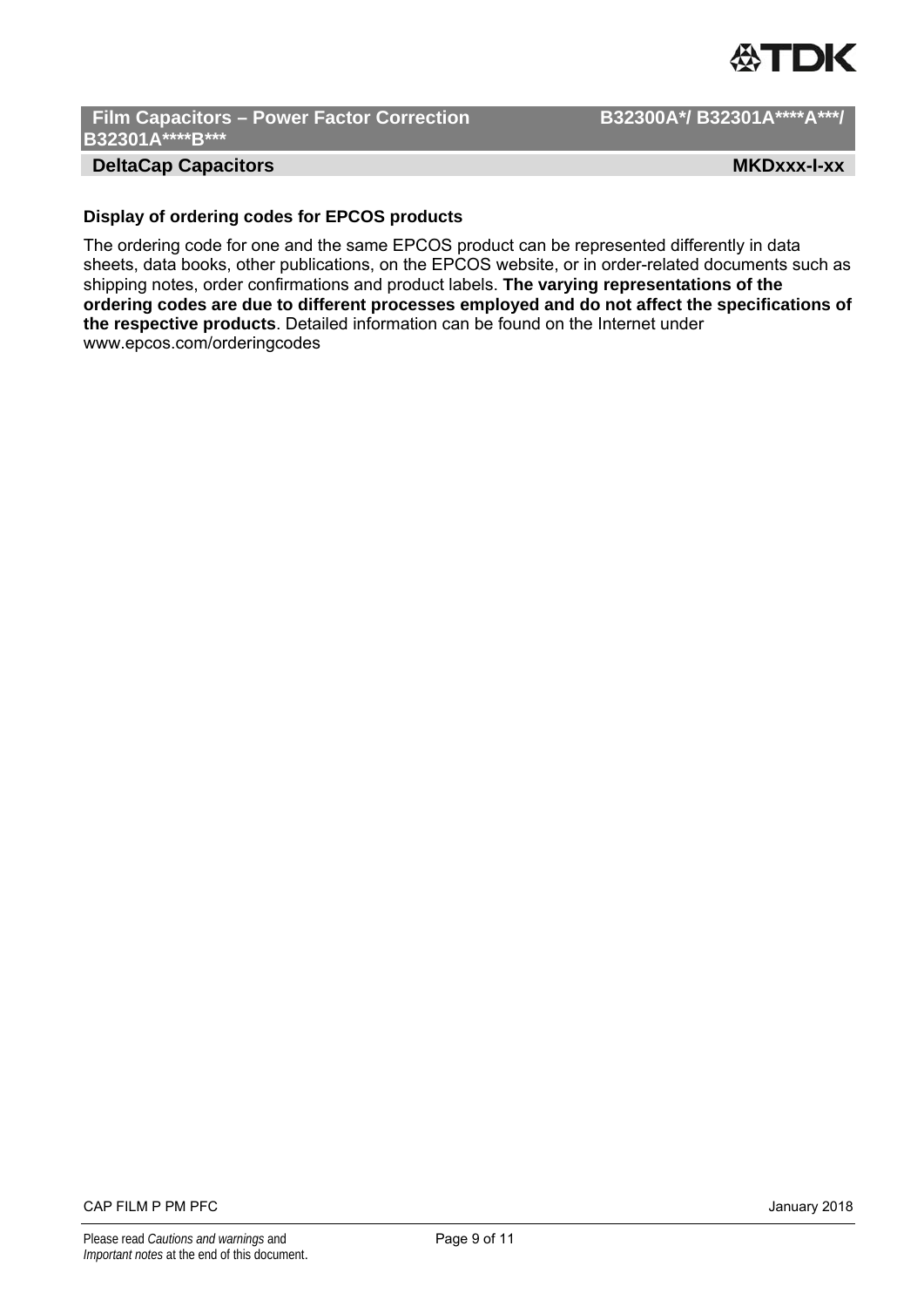The following applies to all products named in this publication:

- 1. Some parts of this publication contain **statements about the suitability of our products for certain areas of application**. These statements are based on our knowledge of typical requirements that are often placed on our products in the areas of application concerned. We nevertheless expressly point out **that such statements cannot be regarded as binding statements about the suitability of our products for a particular customer application.** As a rule, EPCOS is either unfamiliar with individual customer applications or less familiar with them than the customers themselves. For these reasons, it is always ultimately incumbent on the customer to check and decide whether an EPCOS product with the properties described in the product specification is suitable for use in a particular customer application.
- 2. We also point out that **in individual cases, a malfunction of electronic components or failure before the end of their usual service life cannot be completely ruled out in the current state of the art, even if they are operated as specified.** In customer applications requiring a very high level of operational safety and especially in customer applications in which the malfunction or failure of an electronic component could endanger human life or health (e.g. in accident prevention or life-saving systems), it must therefore be ensured by means of suitable design of the customer application or other action taken by the customer (e.g. installation of protective circuitry or redundancy) that no injury or damage is sustained by third parties in the event of malfunction or failure of an electronic component.
- 3. **The warnings, cautions and product-specific notes must be observed.**
- 4. In order to satisfy certain technical requirements, **some of the products described in this publication may contain substances subject to restrictions in certain jurisdictions (e.g. because they are classed as hazardous)**. Useful information on this will be found in our Material Data Sheets on the Internet (www.epcos.com/material). Should you have any more detailed questions, please contact our sales offices.
- 5. We constantly strive to improve our products. Consequently, **the products described in this publication may change from time to time**. The same is true of the corresponding product specifications. Please check therefore to what extent product descriptions and specifications contained in this publication are still applicable before or when you place an order. We also **reserve the right to discontinue production and delivery of products**. Consequently, we cannot guarantee that all products named in this publication will always be available. The aforementioned does not apply in the case of individual agreements deviating from the foregoing for customer-specific products.
- 6. Unless otherwise agreed in individual contracts, **all orders are subject to the current version of the "General Terms of Delivery for Products and Services in the Electrical Industry" published by the German Electrical and Electronics Industry Association (ZVEI)**.
- 7. **Our manufacturing sites serving the automotive business apply the IATF 16949 standard.** The IATF certifications confirm our compliance with requirements regarding the quality management system in the automotive industry. Referring to customer requirements and customer specific requirements ("CSR") TDK always has and will continue to have the policy of respecting individual agreements. Even if IATF 16949 may appear to support the acceptance of unilateral requirements, we hereby like to emphasize that **only requirements mutually agreed upon can and will be implemented in our Quality Management System.** For clarification purposes we like to point out that obligations from IATF 16949 shall only become legally binding if individually agreed upon.